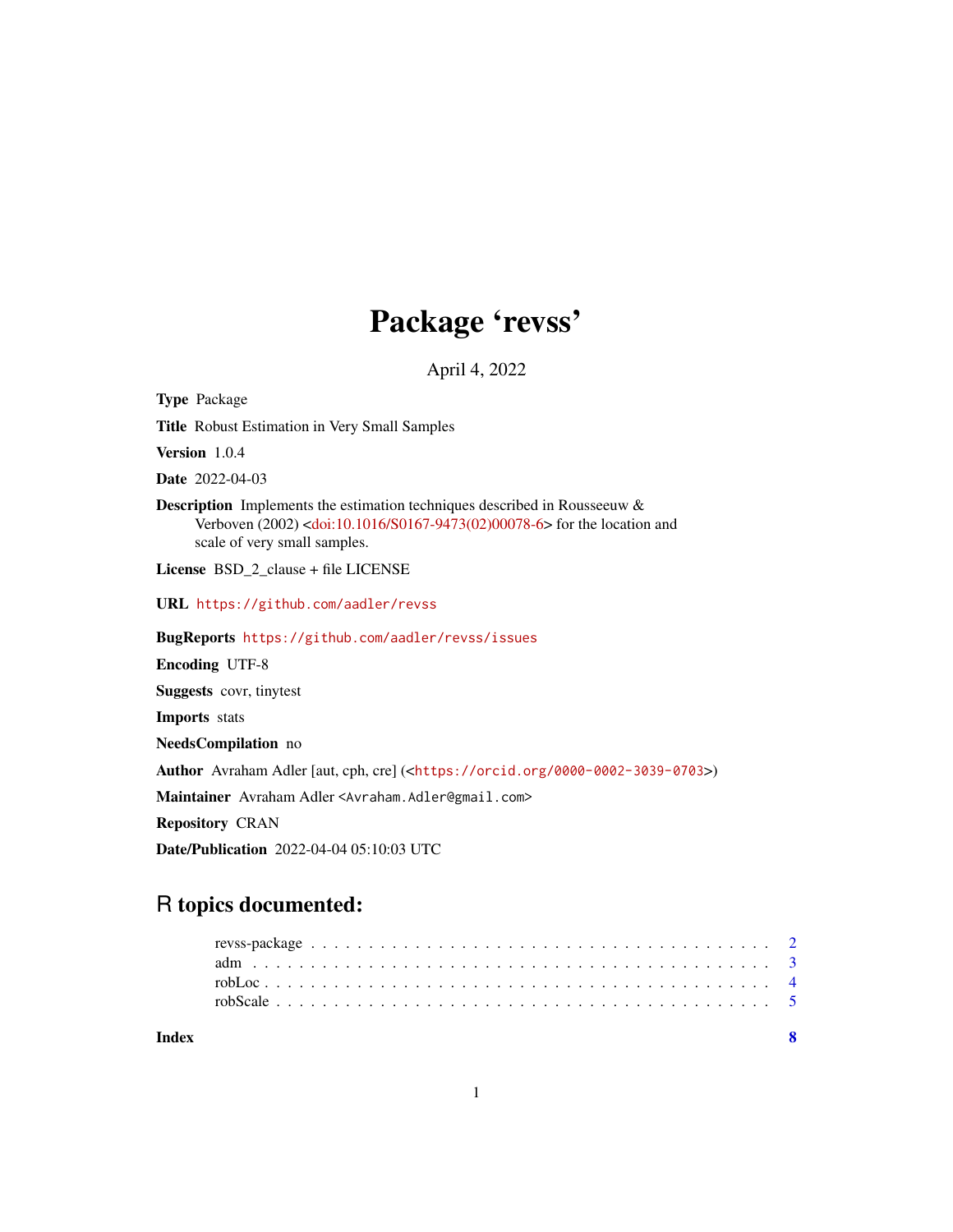#### Description

Implements the estimation techniques described in Rousseeuw & Verboven (2002) <doi:10.1016/S0167- 9473(02)00078-6> for the location and scale of very small samples.

#### Details

The DESCRIPTION file:

| Package:           | revss                                                                                                                       |
|--------------------|-----------------------------------------------------------------------------------------------------------------------------|
| Type:              | Package                                                                                                                     |
| Title:             | Robust Estimation in Very Small Samples                                                                                     |
| Version:           | 1.0.4                                                                                                                       |
| Date:              | 2022-04-03                                                                                                                  |
| Authors $@R$ :     | $c(\text{person}(\text{given} = "Avraham", family = "Adler", role = c("aut", "cph", "cre"), email = "Avraham.Adler@")$      |
| Description:       | Implements the estimation techniques described in Rousseeuw & Verboven $(2002)$ <doi:10.1016 s0167<="" td=""></doi:10.1016> |
| License:           | BSD 2 clause + file LICENSE                                                                                                 |
| URL:               | https://github.com/aadler/revss                                                                                             |
| <b>BugReports:</b> | https://github.com/aadler/revss/issues                                                                                      |
| Encoding:          | UTF-8                                                                                                                       |
| Suggests:          | covr, tinytest                                                                                                              |
| Imports:           | stats                                                                                                                       |
| NeedsCompilation:  | no                                                                                                                          |
| Author:            | Avraham Adler [aut, cph, cre] ( <https: 0000-0002-3039-0703="" orcid.org="">)</https:>                                      |
| Maintainer:        | Avraham Adler <avraham.adler@gmail.com></avraham.adler@gmail.com>                                                           |
|                    |                                                                                                                             |

Index of help topics:

| adm           | Average Distance to the Median          |
|---------------|-----------------------------------------|
| revss-package | Robust Estimation in Very Small Samples |
| robLoc        | Robust Estimate of Location             |
| robScale      | Robust Estimate of Scale                |

#### Author(s)

#### NA

Maintainer: NA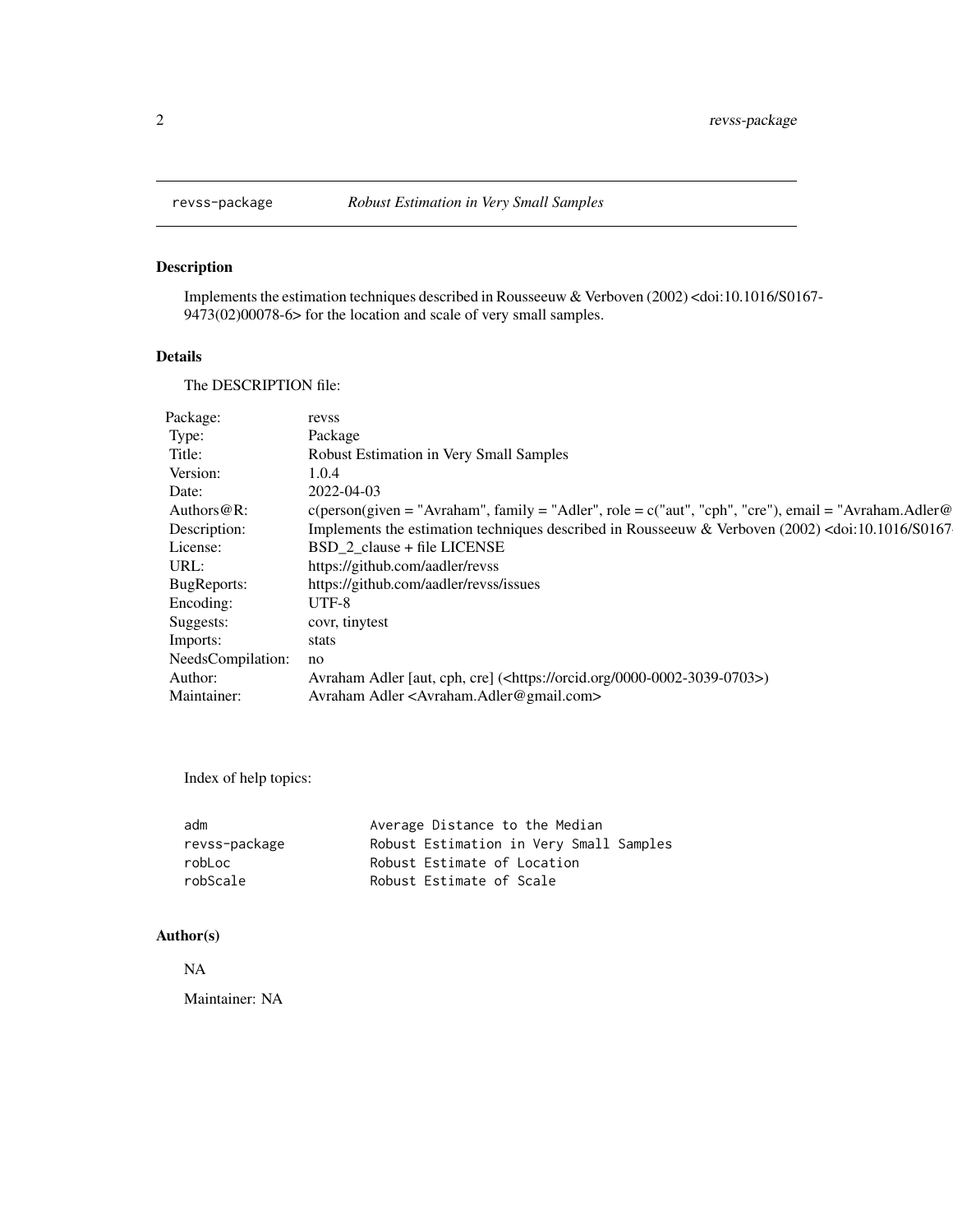#### Description

Compute the mean absolute deviation from the median, and (by default) adjust by a factor for asymptotically normal consistency.

#### Usage

```
adm(x, center = median(x), constant = sqrt(pi / 2), na.rm = FALSE)
```
#### Arguments

| x        | A numeric vector.                                                                        |
|----------|------------------------------------------------------------------------------------------|
| center   | The central value from which to measure the average distance. Defaults to the<br>median. |
| constant | A scale factor for asymptotic normality defaulting to $\sqrt{\frac{\pi}{2}}$ .           |
| na.rm    | If TRUE then NA values are stripped from x before computation takes place.               |

#### Details

Computes the average distance, as an absolute value, between each observation and the central observation—usually the median. In statistical literature this is also called the mean absolute deviation around the median. Unfortunately, this shares the same acronym as the median absolute deviation (MAD), which is the median equivalent of this function.

General practice is to adjust the factor for asymptotically normal consistency. In large samples this approaches  $\sqrt{\frac{2}{\pi}}$ . The default is to multiple the results by the reciprocal, but the asymptotic behavior may not hold with the smaller sample sizes for which this package is intended.

If na.rm is TRUE then NA values are stripped from x before computation takes place. If this is not done then an NA value in x will cause mad to return NA.

#### Value

$$
ADM = C\frac{1}{n}\sum_{i=1}^{n}|x_i - \text{center}(x)|
$$

where  $C$  is the consistency constant and center defaults to median.

#### Author(s)

Avraham Adler <Avraham.Adler@gmail.com>

<span id="page-2-1"></span><span id="page-2-0"></span>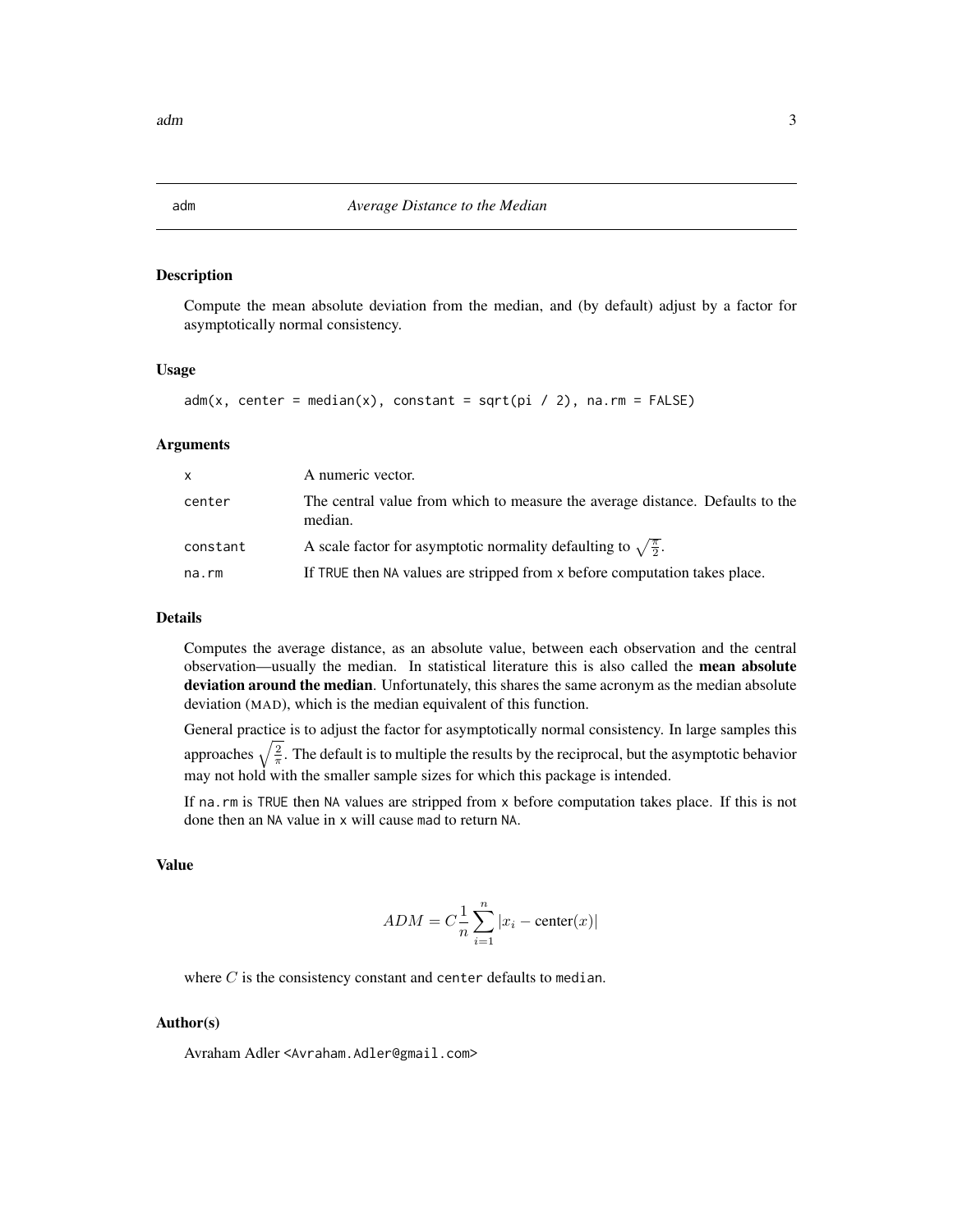#### <span id="page-3-0"></span>References

Nair, K. R. (1947) A Note on the Mean Deviation from the Median. *Biometrika*, 34, 3/4, 360–362. doi: [10.2307/2332448](https://doi.org/10.2307/2332448)

#### See Also

[mad](#page-0-0) for the median absolute deviation from the [median](#page-0-0)

#### Examples

```
adm(c(1:9))
x \leftarrow c(1, 2, 3, 5, 7, 8)c(\text{adm}(x), \text{adm}(x, \text{ constant = 1}))
```
<span id="page-3-1"></span>

robLoc *Robust Estimate of Location*

#### Description

Compute the robust estimate of location for very small samples.

#### Usage

robLoc(x, scale = NULL, na.rm = FALSE, maxit = 80L, tol = sqrt(.Machine\$double.eps))

#### Arguments

| x     | A numeric vector.                                                                                    |
|-------|------------------------------------------------------------------------------------------------------|
| scale | The scale, if known, can be used to enhance the estimate for the location; de-<br>faults to unknown. |
| na.rm | If TRUE then NA values are stripped from x before computation takes place.                           |
| maxit | The maximum number of iterations; defaults to 80.                                                    |
| tol   | The desired accuracy.                                                                                |

#### Details

Computes the M-estimator for location using the logistic  $\psi$  function of Rousseeuw & Verboven (2002, 4.1). If there are three or fewer entries, the function defaults to the median.

If the scale is known and passed through scale, the algorithm uses the suggestion in Rousseeuw  $\&$ Verboven section 5 (2002), substituting the known scale for the mad.

If na.rm is TRUE then NA values are stripped from x before computation takes place. If this is not done then an NA value in x will cause mad to return NA.

The tolerance and number of iterations are similar to those in existing base R functions.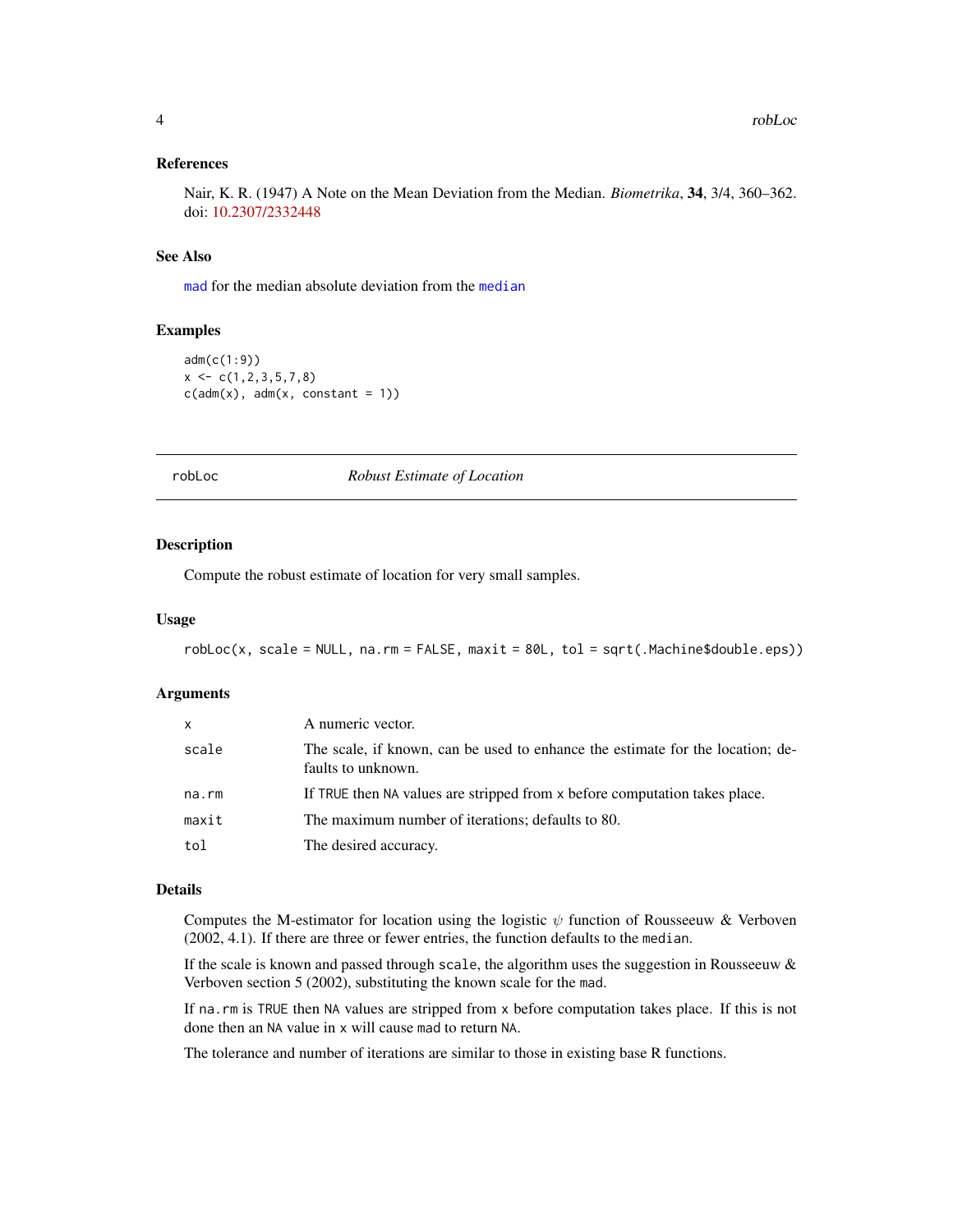<span id="page-4-0"></span>robScale 5

#### Value

Solves for the robust estimate of location,  $T_n$ , which is the solution to

$$
\frac{1}{n}\sum_{i=1}^{n} \psi\left(\frac{x_i - T_n}{S_n}\right) = 0
$$

where  $S_n$  is fixed at mad(x). The  $\psi$ -function selected by Rousseeuw & Verboven is:

$$
\psi_{\log}(x) = \frac{e^x - 1}{e^x + 1}
$$

This is equivalent to  $2 * p \log(s) -1$ .

#### Author(s)

Avraham Adler <Avraham.Adler@gmail.com>

#### References

Rousseeuw, Peter J. and Verboven, Sabine (2002) Robust estimation in very small samples. *Computational Statistics & Data Analysis*, 40, (4), 741–758. doi: [10.1016/S01679473\(02\)000786](https://doi.org/10.1016/S0167-9473(02)00078-6)

#### See Also

[median](#page-0-0)

#### Examples

```
robLoc(c(1:9))
x \leftarrow c(1, 2, 3, 5, 7, 8)robLoc(x)
```
robScale *Robust Estimate of Scale*

#### Description

Compute the robust estimate of scale for very small samples.

#### Usage

```
robScale(x, loc = NULL, implbound = 1e-4, na.rm = FALSE, maxit = 80L,tol = sqrt(.Machine$double.eps))
```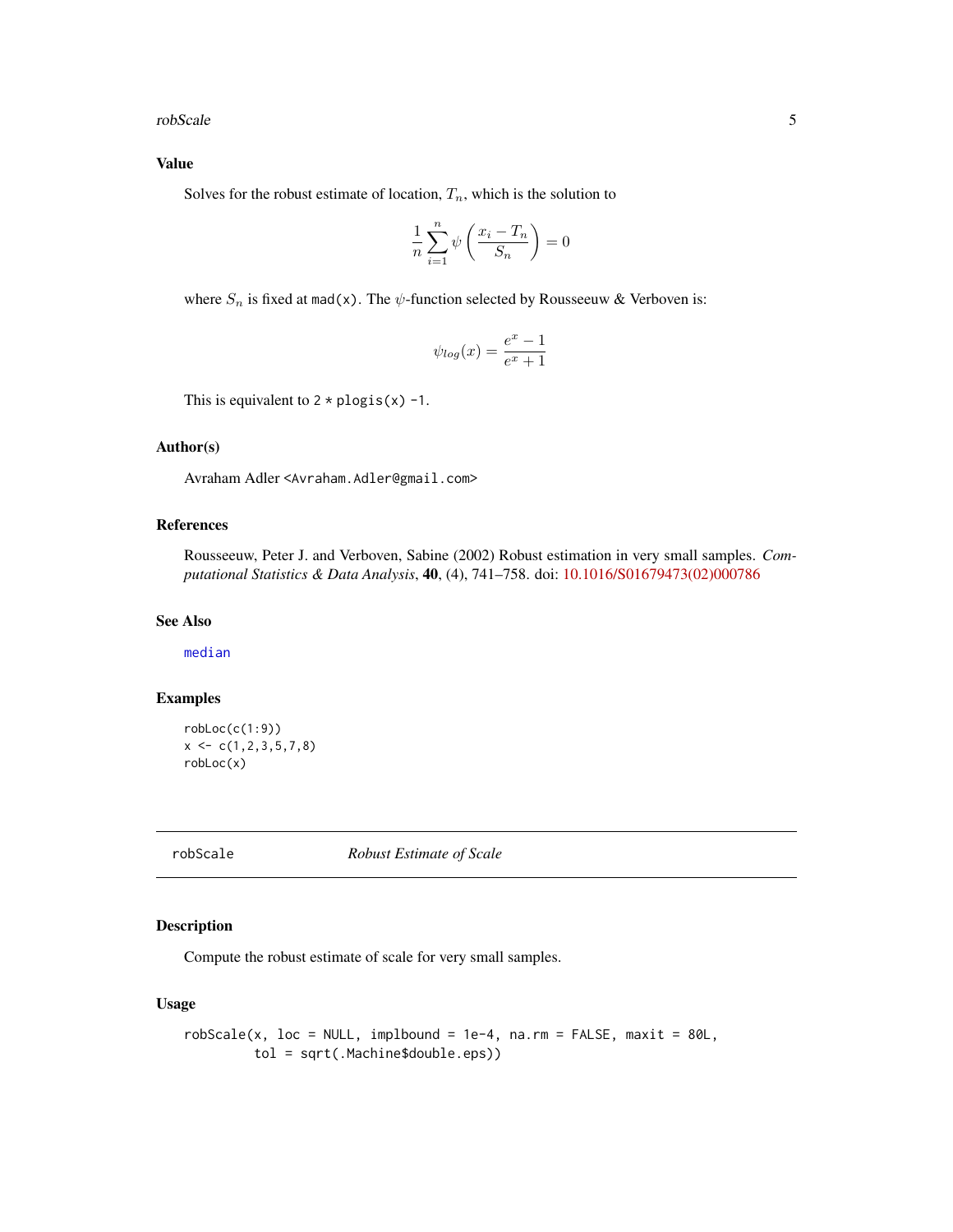#### <span id="page-5-0"></span>Arguments

| $\mathsf{x}$    | A numeric vector.                                                                                    |
|-----------------|------------------------------------------------------------------------------------------------------|
| 1 <sub>oc</sub> | The location, if known, can be used to enhance the estimate for the scale; de-<br>faults to unknown. |
| implbound       | The smallest value that mad is allowed before being considered too close to 0.                       |
| na.rm           | If TRUE then NA values are stripped from x before computation takes place.                           |
| maxit           | The maximum number of iterations; defaults to 80.                                                    |
| tol             | The desired accuracy.                                                                                |

#### Details

Computes the M-estimator for scale using a smooth  $\rho$ -function defined as the square of the logistic  $\psi$  function used in location estimation (Rousseeuw & Verboven, 2002, 4.2). When the sequence of observations is too short for a robust estimate, the scale estimate will default to mad so long as mad has not "imploded", i.e. it is greater than implbound which defaults to 0.0001. When mad has imploded, adm is used instead.

If the location is known and passed through loc, the algorithm uses the suggestion in Rousseeuw & Verboven section 5 (2002) converting the observations to distances from 0 and iterating on the adjusted sequence.

If na.rm is TRUE then NA values are stripped from x before computation takes place. If this is not done then an NA value in x will cause mad to return NA.

The tolerance and number of iterations are similar to those in existing base R functions.

#### Value

Solves for the robust estimate of scale,  $S_n$ , which is the solution to

$$
\frac{1}{n}\sum_{i=1}^{n}\rho\left(\frac{x_i-T_n}{S_n}\right)=\beta
$$

where  $T_n$  is fixed at median(x) and  $\beta$  is fixed at 0.5. The  $\rho$ -function selected by Rousseeuw & Verboven is based on the square of the  $\psi$ -function used in robloc. Specifically

$$
\rho_{log}(x) = \psi_{log}^2 \left(\frac{x}{0.3739}\right)
$$

The 0.3739 is needed for  $\beta$  to be 0.5.

#### Author(s)

Avraham Adler <Avraham.Adler@gmail.com>

#### References

Rousseeuw, Peter J. and Verboven, Sabine (2002) Robust estimation in very small samples. *Computational Statistics & Data Analysis*, 40, (4), 741–758. doi: [10.1016/S01679473\(02\)000786](https://doi.org/10.1016/S0167-9473(02)00078-6)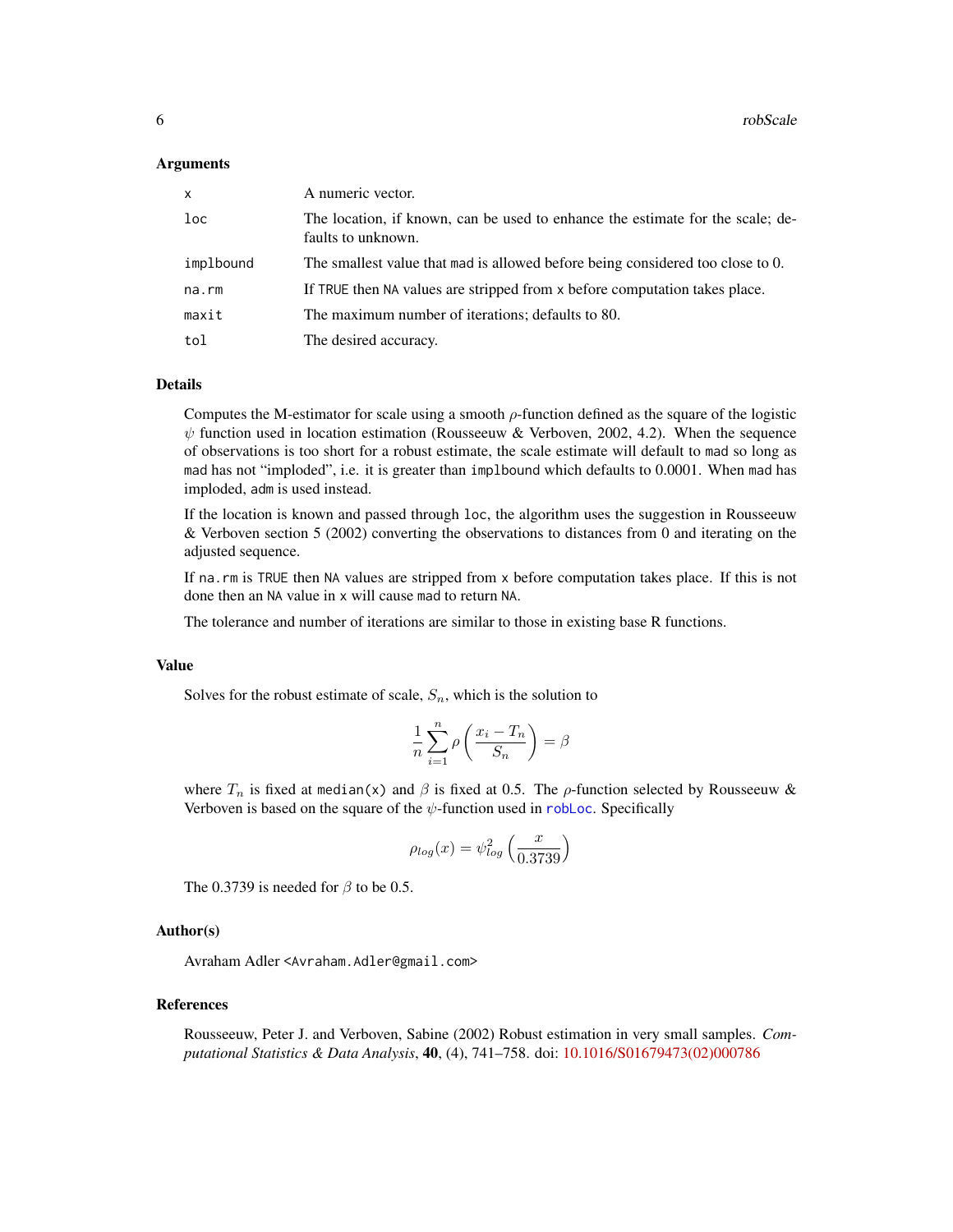#### <span id="page-6-0"></span>robScale 7 and 7 and 7 and 7 and 7 and 7 and 7 and 7 and 7 and 7 and 7 and 7 and 7 and 7 and 7 and 7 and 7 and 7 and 7 and 7 and 7 and 7 and 7 and 7 and 7 and 7 and 7 and 7 and 7 and 7 and 7 and 7 and 7 and 7 and 7 and 7 a

#### See Also

[adm](#page-2-1) and [mad](#page-0-0) as basic robust estimators of scale.

[Qn](#page-0-0) and [Sn](#page-0-0) in the [robustbase](https://CRAN.R-project.org/package=robustbase) package which are specialized robust scale estimators for larger samples. The latter two are based on code written by Peter Rousseeuw.

#### Examples

```
robScale(c(1:9))
x \leftarrow c(1, 2, 3, 5, 7, 8)c(robScale(x), robScale(x, loc = 5))
```